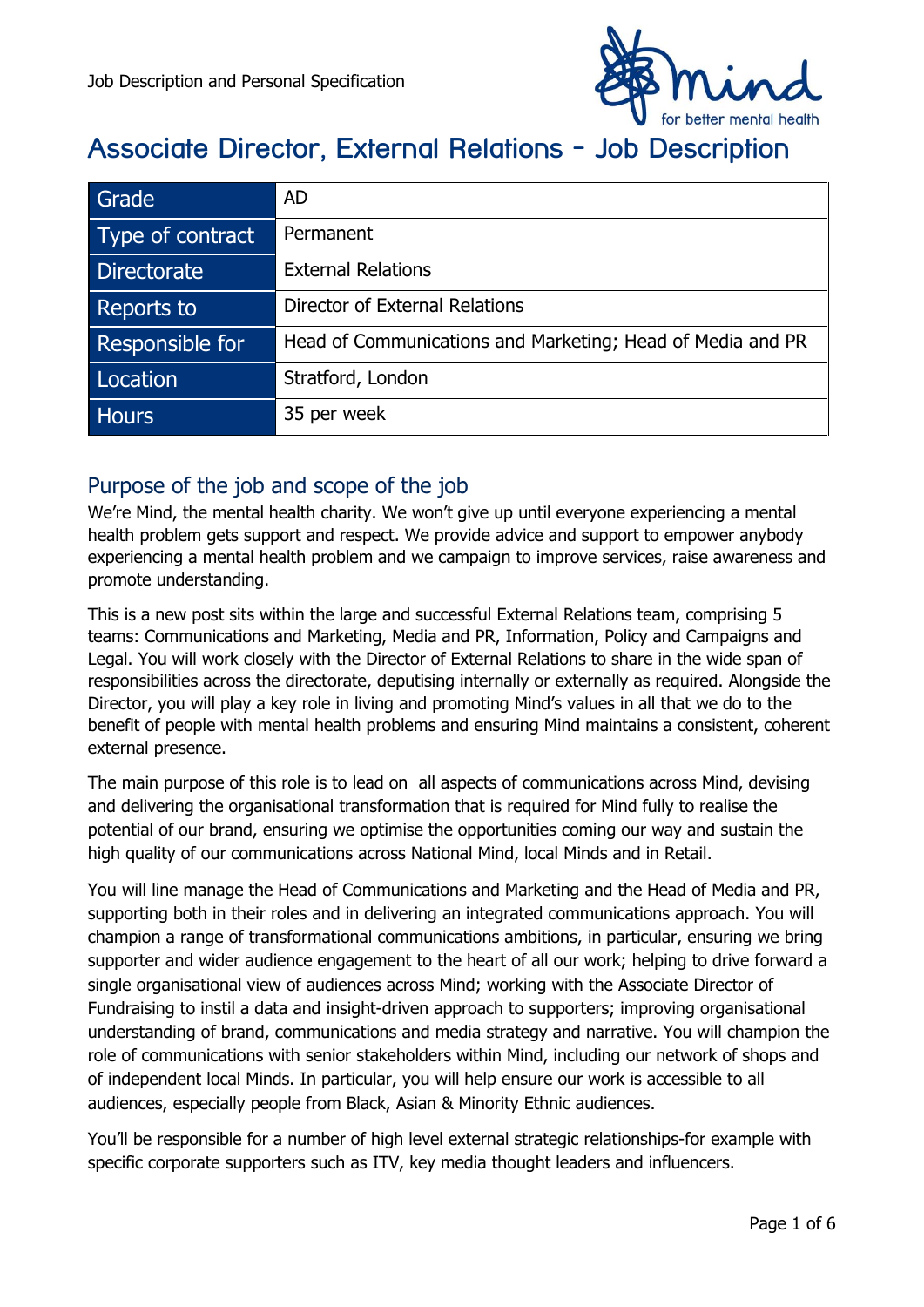

You will lead efforts across the External Relations team to integrate the directorate's activities to meet organisational strategy. You will lead the thinking and action for external relations on meeting Mind's organisational challenge areas including our commitment to becoming a proudly anti-racist organisation. You will work with senior external stakeholders, including our corporate partners as required and act as project sponsor when requested.

You will have a significant level of responsibility and autonomy in this senior leadership role. You will be accountable for a budget of around £2.7m and a direct staff team of xx.

Post COVID-restrictions, the role will occasionally require travel within England and Wales and overnight stays. There will be occasional unsociable hours and evening/weekend work.

Mind aims to ensure that the needs and interests of mental health service users, women, black and minority ethnic communities, disabled people, lesbians, gay men, bisexuals, transgender and people of all ages are reflected in all its activities. You are expected to contribute to this aim.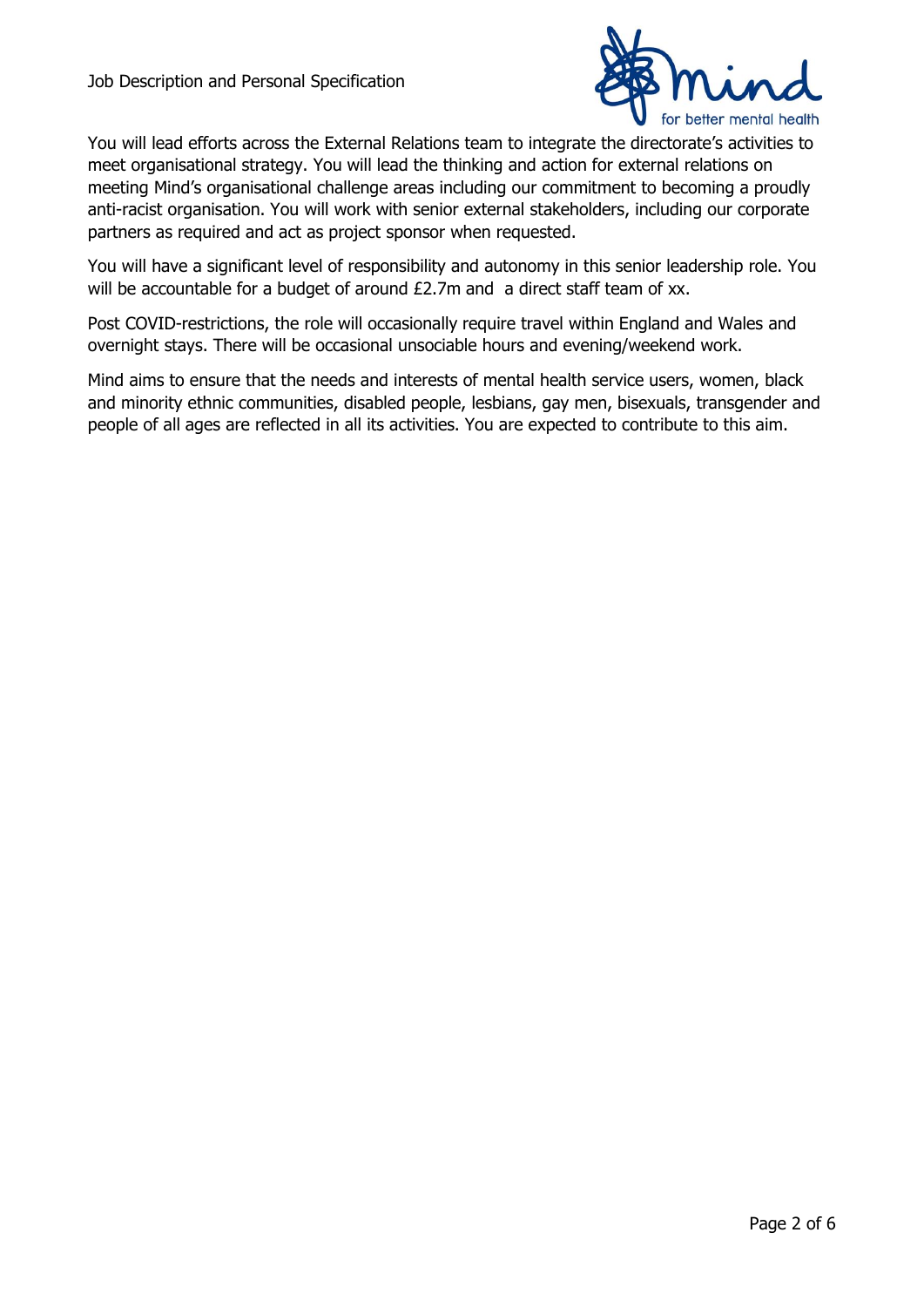

# Key Responsibilities

Comms responsibilities:

- Provide strategic leadership for the Communications and Marketing and the Media and PR functions within Mind, working with the heads to advise Mind's senior leadership on all aspects of communications, marketing and media for Mind.
- In consultation with senior colleagues and the Comms and Media teams, drive cultural change across all Mind teams, Mind Retail and local Minds, to transform the understanding of the role and purpose of brand, media and communicationsto ensure a more consistent and coherent external impact.
- Champion commitment to a data and insight driven single organisational approach to audience engagement.
- Actively contribute to Mind's strategic and corporate objectives, including working across our two Nation (England and Wales) strategy, Mind Retail and local Minds, by proactively identifying, managing and ensuring synergies across the organization and partners to maximize our impact.
- In close liaison with the Associate Director of Fundraising and the Associate Director Networks and all Mind's Directors, ensure integration of all external audience-facing work to maximise brand awareness and the delivery of our strategy.
- Champion the development of Mind's participatory community of supporters and activists, working closely with the Director of Networks and Communities and Associate Director of Fundraising.
- Champion internal communications and engagement.
- Working with colleagues in Fundraising, develop relevant senior relationships with corporate or brand partners, making directorate decisions to secure the best outcomes for Mind's brand and profile.
- Provide exemplary leadership to direct reports and all staff in the Comms and Marketing, Media and PR teams, supporting the development of each staff member to reach his or her full potential and achieve Mind's strategic objectives in accordance with a commitment to a mentally healthy workplace.
- Support the Director to be accountable for financial and budget management for the Comms and Media teams and other designated programmes and projects as required supporting your teams with planning, forecasting, monitoring and managing their resource.
- Ensure the views of people with experience of mental health problems inform and guide Mind's comms, marketing, media and PR and that increasing engagement of diverse groups.

Directorate responsibilities:

 Share peer responsibility for the External Relations Directorate, providing support as required and deputising for the Director internally or externally, including out of office cover, being on call and dealing with emergencies.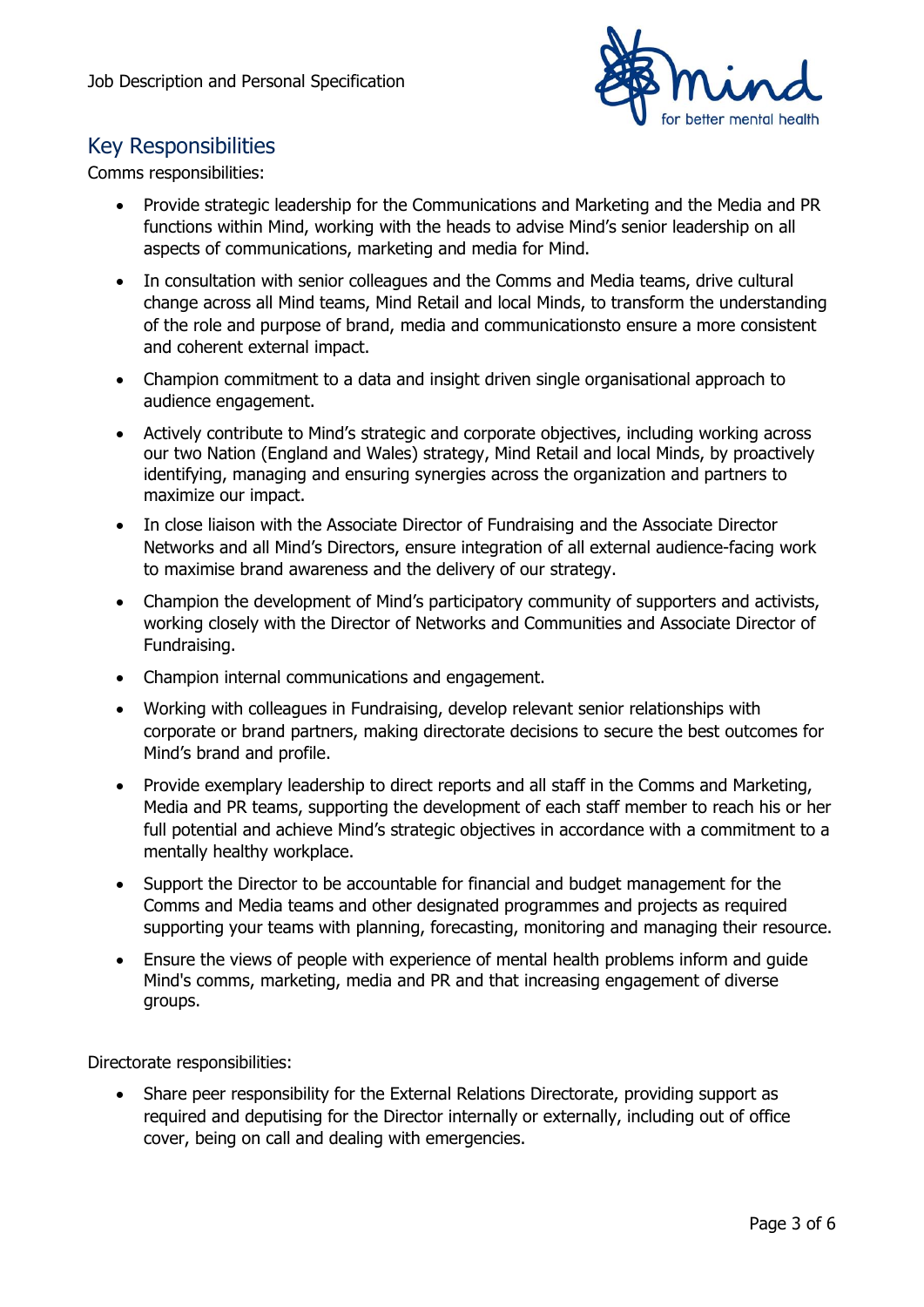

- Alongside the Director of External Relations, lead and inspire the External Relations team to live Mind's values, ground their work in lived experience and prioritise the benefit brought to people with mental health problems.
- Build and maintain an overview of organisational strategic priorities to support External Relations teams to coordinate activities for optimal external impact.
- Inspire and lead the External Relations team on the development and delivery of our three organisational challenge areas relating to race, young people and poverty, ensuring these areas are embedded and coordinated for optimal external impact.
- Establish evaluation frameworks derived from organisational objectives for use by External Relations teams, both to assure the quality of work and to promote the work externally.
- Contribute to organisational change, driving accountability for external relations and championing integrated working across directorates.
- Undertake other duties that may from time to time be necessary, and that are compatible with the nature and grade of this post.

## **Expectations**

All members of staff at Mind are expected to embody our mission, values and competencies. This includes an expectation that they will:

- Show passion for what Mind does and the changes that we are making for people with mental health problems
- Work collaboratively across teams, departments, locations and organisations
- Stand up for what they believe is best and trust in themselves and each other
- Be open to others and ourselves and show a commitment to learning
- Be open to change and respond flexibly and quickly to the changing world
- Demonstrate organisational awareness and see the bigger picture while working towards objectives
- Communicate effectively, ensuring their messages are understood and that they strive to understand others
- Value diversity and treat others with respect, showing sensitivity towards differences, promoting and encouraging diversity, and building on people's different skills and talents to enhance the quality of their own and other's work
- Take responsibility for their decisions.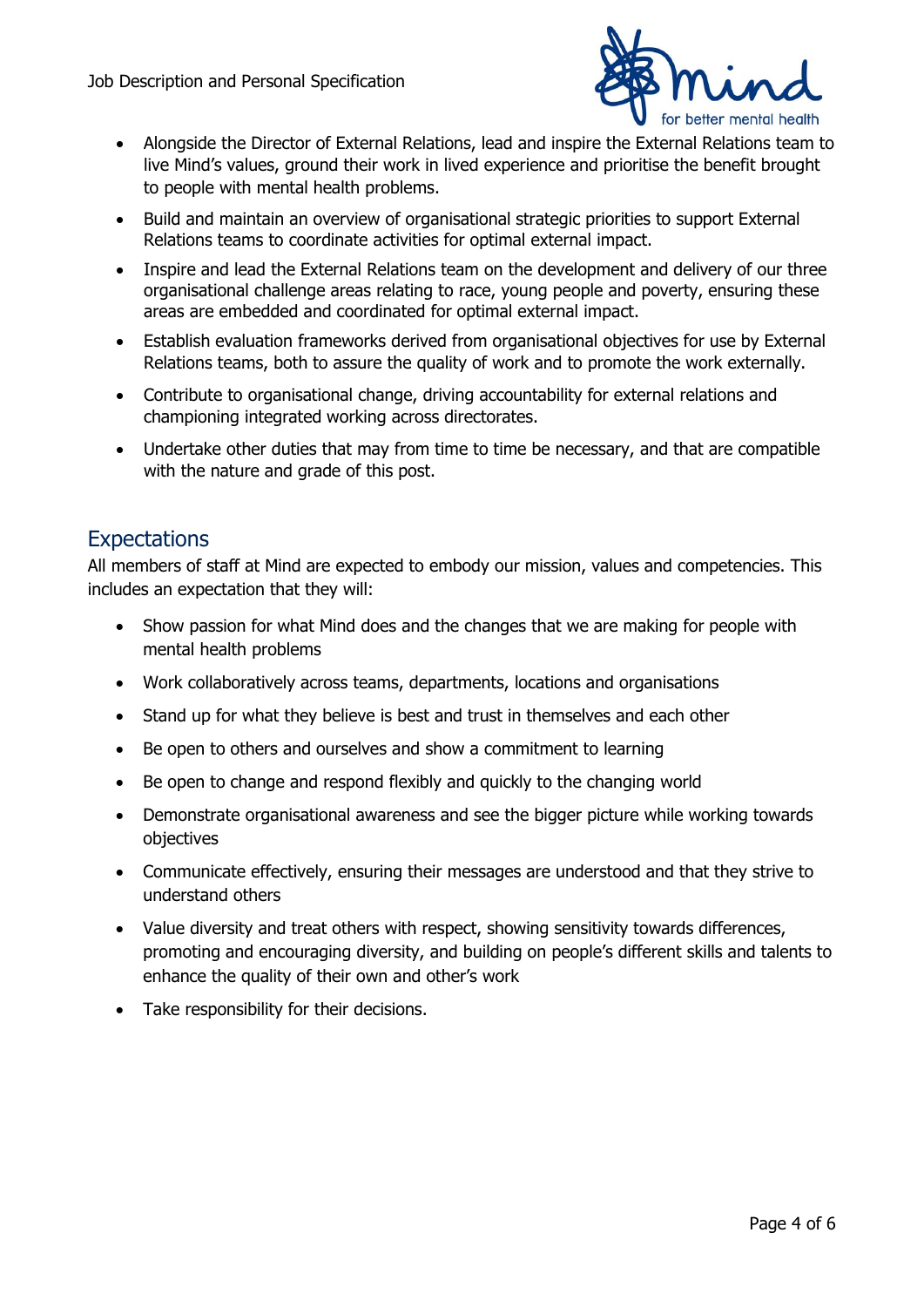

# **Person Specification**

## Essential Criteria

#### **Experience**

- 1. Significant experience of directing, developing, implementing, managing and evaluating a strategic communications and marketing function at a senior management level, delivering outcomes against agreed objectives and targets.
- 2. Outstanding track record of contributing to corporate and cross-organisational communications strategy and of advising an executive/board.
- 3. Demonstrable experience of delivering digital transformation across communications, elevating he brand and delivering highly engaging content to drive forward charitable aims.
- 4. Experience of leading complex, high profile change and transformation with demonstrable qualities as a lead change agent.
- 5. Demonstrable experience of working collaboratively with individuals, groups, organizations and other internal and external stakeholders.
- 6. Experience of building and managing relationships at a senior level for corporate partnerships and with celebrities and ambassadors in a charity or similar organisation.
- 7. Significant experience of providing outstanding leadership and management of a team or department including line management of direct reports managing performance, monitoring and evaluation, including developing and delivering quality improvement.
- 8. Demonstrable senior management level experience in programme and project management.
- 9. Senior management level experience of financial and budget management.

#### **Skills**

- 1. Excellent judgement, the ability to identify, analyse and manage risks, the confidence to make strategic and operational decisions and to advise senior management and trustees.
- 2. Outstanding verbal and written communication skills to chair meetings, deliver presentations, write senior and complex correspondence, reports, presentations, policies, procedures, processes and strategy papers to influence outcomes.
- 3. Outstanding interpersonal and relationship management skills including being able to influence, negotiate and deal with conflict. Proven success in building productive professional relationships and partnerships with a wide range of individuals and organisations with different perspectives or agendas.
- 4. Excellent problem solving skills and the ability to find creative and innovative solutions to complex problems.
- 5. Outstanding self-management skills to work independently, autonomously and as part of a team, using own initiative and being flexible and adaptable.
- 6. Excellent planning and organization skills to deliver work to agreed timescales and standards.

#### **Knowledge**